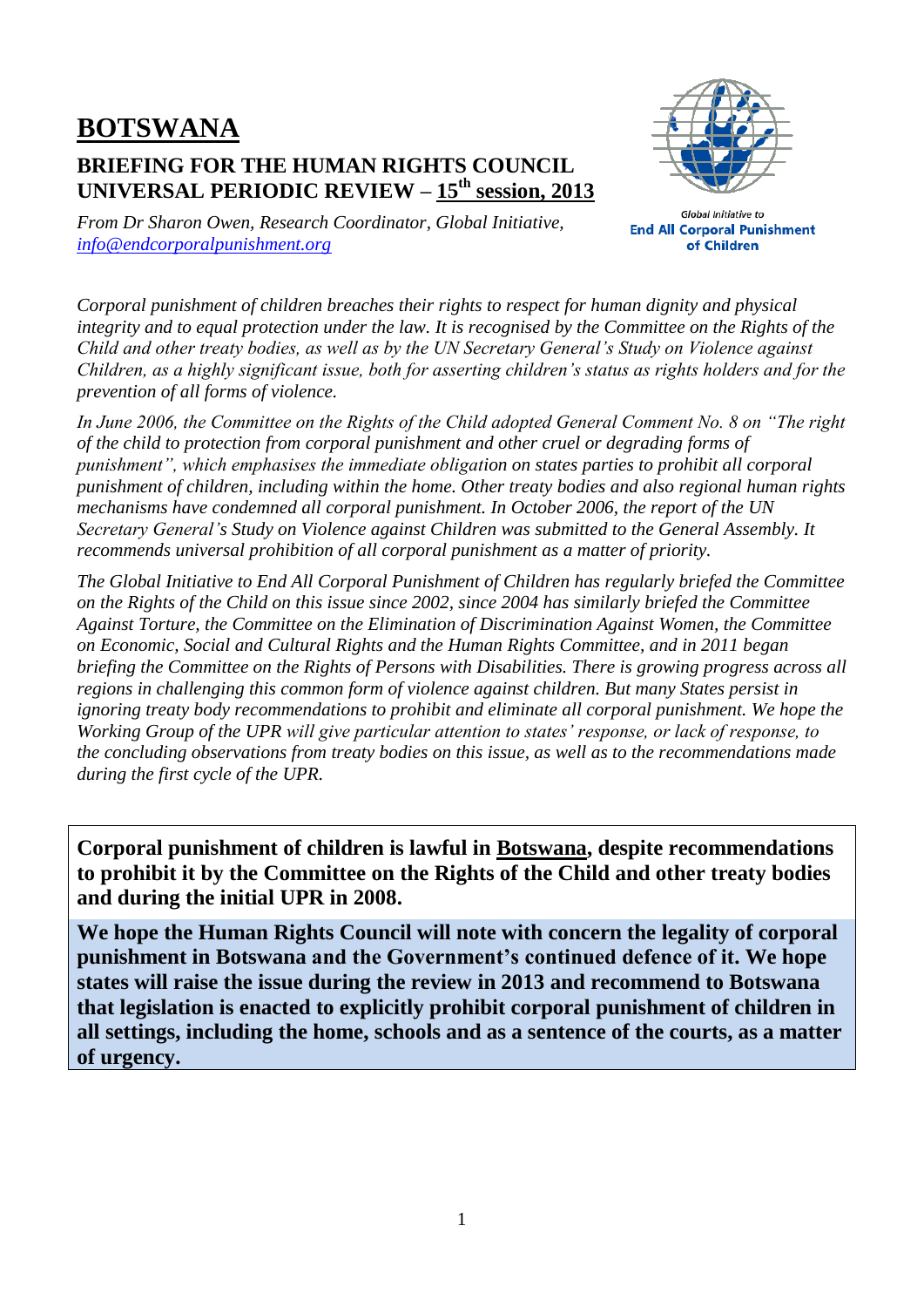#### **1 The initial review of Botswana by the Human Rights Council (2008)**

1.1 Botswana was reviewed in the first cycle of the Universal Periodic Review in 2008 (session 3). The issue of corporal punishment was raised in an advance question by Sweden and was included in the compilation of UN information<sup>1</sup> and the summary of stakeholders' information.<sup>2</sup> The following recommendations were made:

"Continue to incorporate the provisions of the Convention on the Rights of the Child into domestic legislation, especially article 19(1), in relation to deep concerns about the corporal punishment of children (Chile); consider changing legislation to expressly prohibit all forms of corporal punishment in all settings (at home, in schools and in other institutions) and conduct awareness-raising efforts to change the public's attitude to corporal punishment (Slovenia); to continue efforts to eliminate corporal punishment (Brazil, Sweden), especially in schools (Sweden); to put an end, de jure and de facto, to the practice of corporal punishments in traditional judicial systems (France) $^{3}$ 

1.2 The Government rejected these recommendations, stating: "The Government … has no plans to eliminate corporal punishment, contending that it is a legitimate and acceptable form of punishment, as informed by the norms of society. It is administered within the strict parameters of legislation in the frame of the Customary Courts Act, the Penal Code and the Education Act."<sup>4</sup>

1.3 However, the Government accepted the following recommendations:

"Continue to incorporate the provisions of the Convention on the Rights of the Child and the African Charter on the Rights and Welfare of the Child into national legislation (Cuba); take further measures to adopt legislation ensuring the implementation of the Convention, in particular in the area of violence prevention and sexual exploitation of children (Czech Republic, Argentina) and ensure girls are protected from sexual abuse (Argentina)"<sup>5</sup>

1.4 During the review the Government drew attention to draft legislation (the Children's Bill) which, it said, would incorporate all the provisions of the Convention on the Rights of the Child – but at the same time reaffirmed and defended the legality of corporal punishment in homes, schools and the penal system.<sup>6</sup>

1.5 Enacting legislation to prohibit corporal punishment of children in all settings – the home, schools, penal system and care settings – is an immediate obligation under the Convention on the Rights of the Child and other human rights treaties. The Children's Act (2009) enacted shortly after Botswana's initial UPR in 2008, failed to prohibit corporal punishment in any setting: on the contrary, it expressly authorises corporal punishment of children, including as a sentence of the courts (see below).

## **2 Legality of corporal punishment in Botswana**

 $\overline{a}$ 

2.1 Corporal punishment is lawful in the **home**. Article 27(3) (h) of the Children's Act (2009) states that every parent has a duty to "respect the child's dignity and refrain from administering

<sup>&</sup>lt;sup>1</sup> 2 October 2008, A/HRC/WG.6/3/BWA/2, Compilation of UN information, para. 17

<sup>&</sup>lt;sup>2</sup> 15 September 2008, A/HRC/WG.6/3/BWA/3, Summary of stakeholders' information, paras. 7, 8 and 11

<sup>3</sup> 13 January 2009, A/HRC/10/69, Report of the Working Group, para. 92(20)

<sup>4</sup> 17 March 2009, A/HRC/10/69/Add.1, Report of the Working Group: Addendum

<sup>5</sup> 13 January 2009, A/HRC/10/69, Report of the Working Group, para. 92(13)

<sup>6</sup> 13 January 2009, A/HRC/10/69, Report of the Working Group, paras. 12 and 41, cf paras. 9, 13 and 46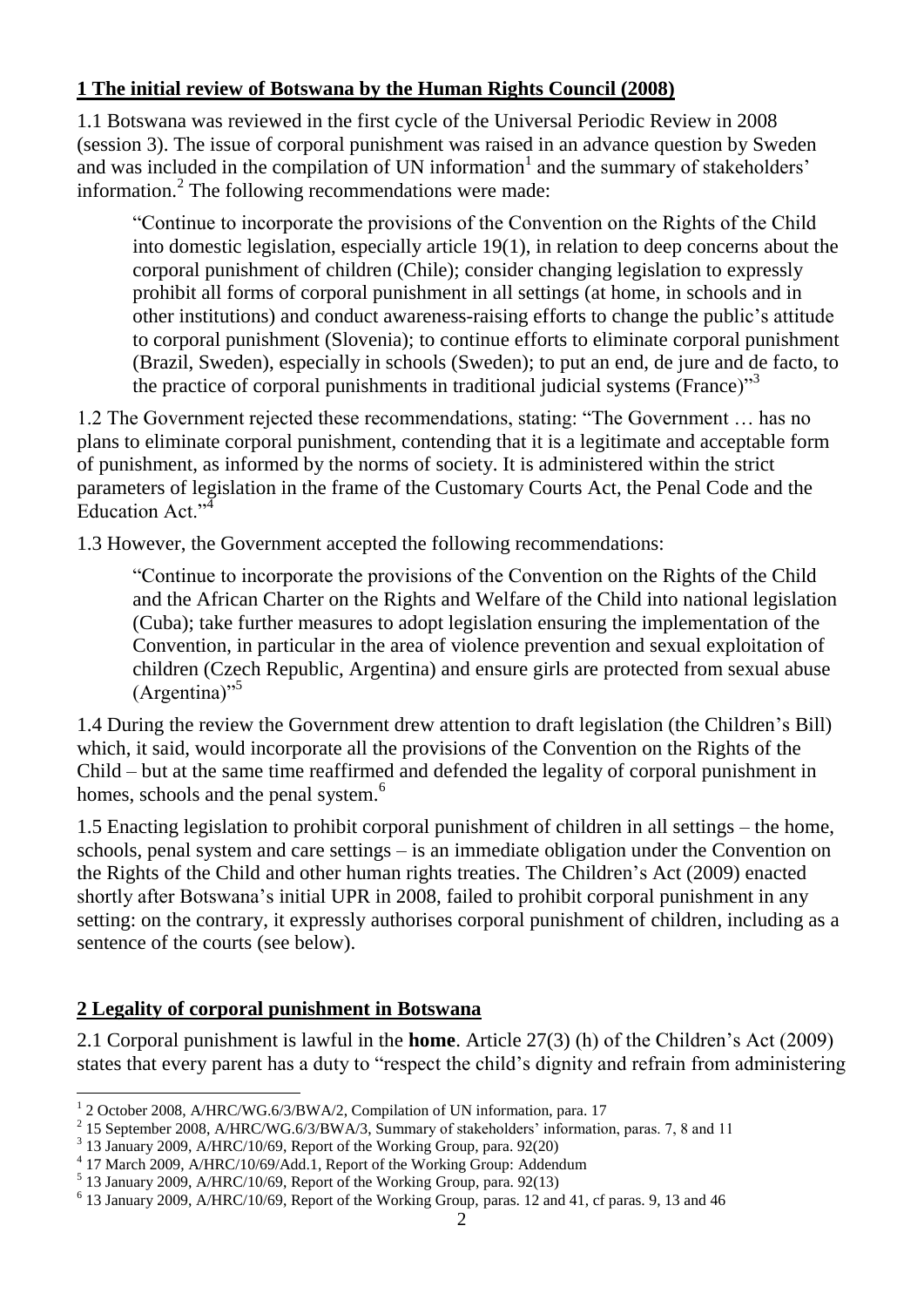discipline which violates such dignity or adversely affects the physical, emotional or psychological well-being of the child or any other child living in the household". But article 27(5) states that this "shall not be construed as prohibiting the corporal punishment of a child in such circumstances or manner as may be set out in this Act, the Penal Code or any other law". There is a similar provision in article 61 of the Act, which prohibits "unreasonable" correction of a child – thereby allowing "reasonable" correction – and explicitly states that the article does not prohibit corporal punishment that is carried out lawfully. It puts a duty on the Minister to ensure parent education for "appropriate" discipline, but does not state that this should be non-violent.

2.2 Corporal punishment is lawful in **schools** under the Education Act (1967, article 29), the Education (Corporal Punishment) Regulations (1968), the Education (Government and Aided Secondary Schools) Regulations (1978, articles 21-26), the Education (Primary Schools) Regulations (1980, articles 25-30) and the Education (Private Primary Schools) Regulations (1991, articles 11-12). Article 61 of the Children's Act also applies (see above).

2.3 In the **penal system**, corporal punishment is lawful as a sentence for crime for males. The Penal Code punishes a number of crimes with corporal punishment, including sexual offences and offences relating to murder, assault, robbery and travelling by train without a ticket; for boys aged 14 and over, corporal punishment can be ordered in addition to or in lieu of imprisonment (article 28(4)). The Magistrates' Courts Act authorises all magistrates to impose a sentence of whipping (article 60). The Customary Courts Act authorises customary courts to order corporal punishment, and they may, at their discretion, order this in addition to or in lieu of any other punishment (article 18). Females may not be sentenced to corporal punishment (Penal Code, article 28(3), Customary Courts Act, article 18(2)). Under the Criminal Procedure and Evidence Act, a court which convicts a person under 18 of an offence may in lieu of the stated punishment order him to be placed in the custody of a suitable person and to receive corporal punishment (article 304(1)).

2.4 Boys may be sentenced to receive up to six strokes (Penal Code, article 28). They must be certified fit to receive the punishment by a medical officer, and the punishment should be inflicted in the presence of a medical officer who must intervene if he considers the boy is not fit to continue (Criminal Procedure and Evidence Act, article 305). Under the Criminal Procedure (Corporal Punishment) Regulations (1969), the implement used for boys under 18 must be 0.914m long and 9.525mm diameter (article 2); the caning should be administered on the bare buttocks (article 3). It must not be carried out in instalments, and must be inflicted privately in a prison or in a customary court (Criminal procedure and Evidence Act, article 305; Corporal Punishment (Designation of Places for Administering) Order 1982, article 2); the court may direct where the punishment should take place and who should administer it, and the parent/guardian has a right to be present (Criminal Procedure and Evidence Act, article 305). In a customary court, corporal punishment should be inflicted with a cane or a thupa and on the buttocks only, with protection placed over the kidneys (Customary Courts (Corporal Punishment) Rules 1972, articles 2 and 3).

2.5 Article 85 of the Children's Act states that a children's court may sentence a child to corporal punishment. According to article 90, it should be not more than six strokes and must be inflicted in accordance with article 305 of the Criminal Procedure and Evidence Act and article 28 of the Penal Code (see above).